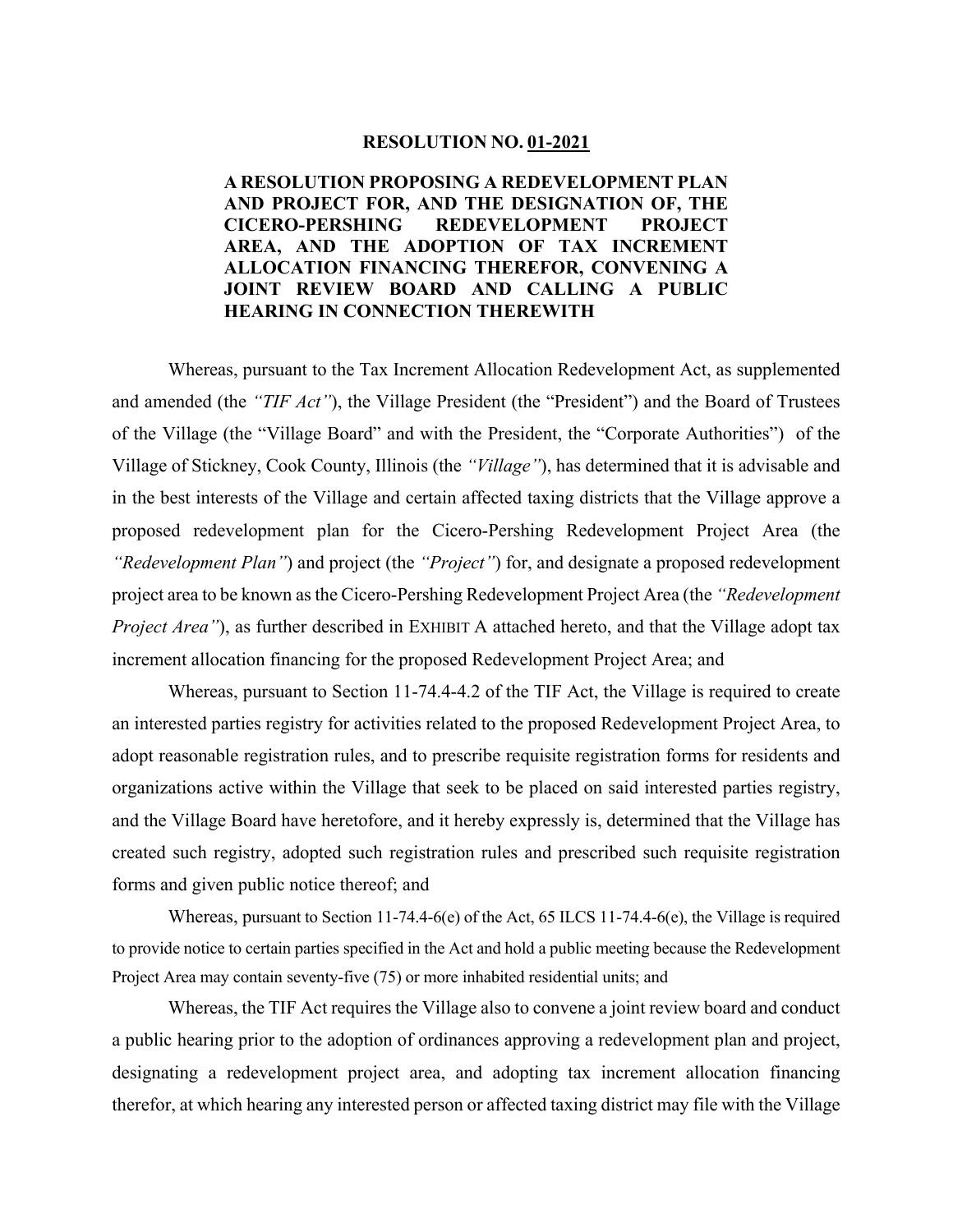Clerk written objections to and may be heard orally with respect to the proposed Redevelopment Plan and Project; and

Whereas, the TIF Act further requires that such joint review board consist of a representative selected by each community college district, local elementary school district and high school district or each local community unit school district, park district, township, fire protection district and county that will have authority to directly levy taxes on the property within the proposed Redevelopment Project Area at the time that the proposed Redevelopment Project Area is approved, a representative selected by the Village and a public member (who, if such is available, pursuant to Section 11-74.4-5(b) of the Act, 65 ILCS 11-74.4-5(b) shall be a person who resides within the redevelopment project area) to consider the subject matter of the public hearing; and

Whereas, the TIF Act further requires that the time and place of such public hearing be fixed by ordinance or resolution adopted by the Village Board; and

Whereas, the TIF Act further requires that not less than 10 days prior to adopting such ordinance or resolution fixing the time and place of a public hearing, the Village must make available for public inspection a redevelopment plan or a separate report that provides in reasonable detail the basis for the proposed Redevelopment Project Area's qualifying as a "redevelopment project area" under the Act; and

Whereas, the firm of Kane McKenna and Associates, Inc., has conducted an eligibility survey of the proposed Redevelopment Project Area and has prepared its report *("Report")* that the proposed area qualifies as a "redevelopment project area" as defined in the TIF Act, which survey and findings have been presented to the Corporate Authorities; and

Whereas, the Report has heretofore been on file and available for public inspection for at least 10 days in the offices of the Village Clerk as required under the TIF Act; and

Whereas, the TIF Act requires that notice of the public hearing be given by publication and mailing; and

Whereas, the Corporate Authorities have heretofore and it hereby is determined that it is advisable to convene a joint review board and hold a public hearing to consider the proposed approval of the proposed Plan and Project;

NOW THEREFORE, BE IT RESOLVED by the President and the Board of Trustees of the Village of Stickney, County of Cook, State of Illinois, in the exercise of its home rule powers as follows::

2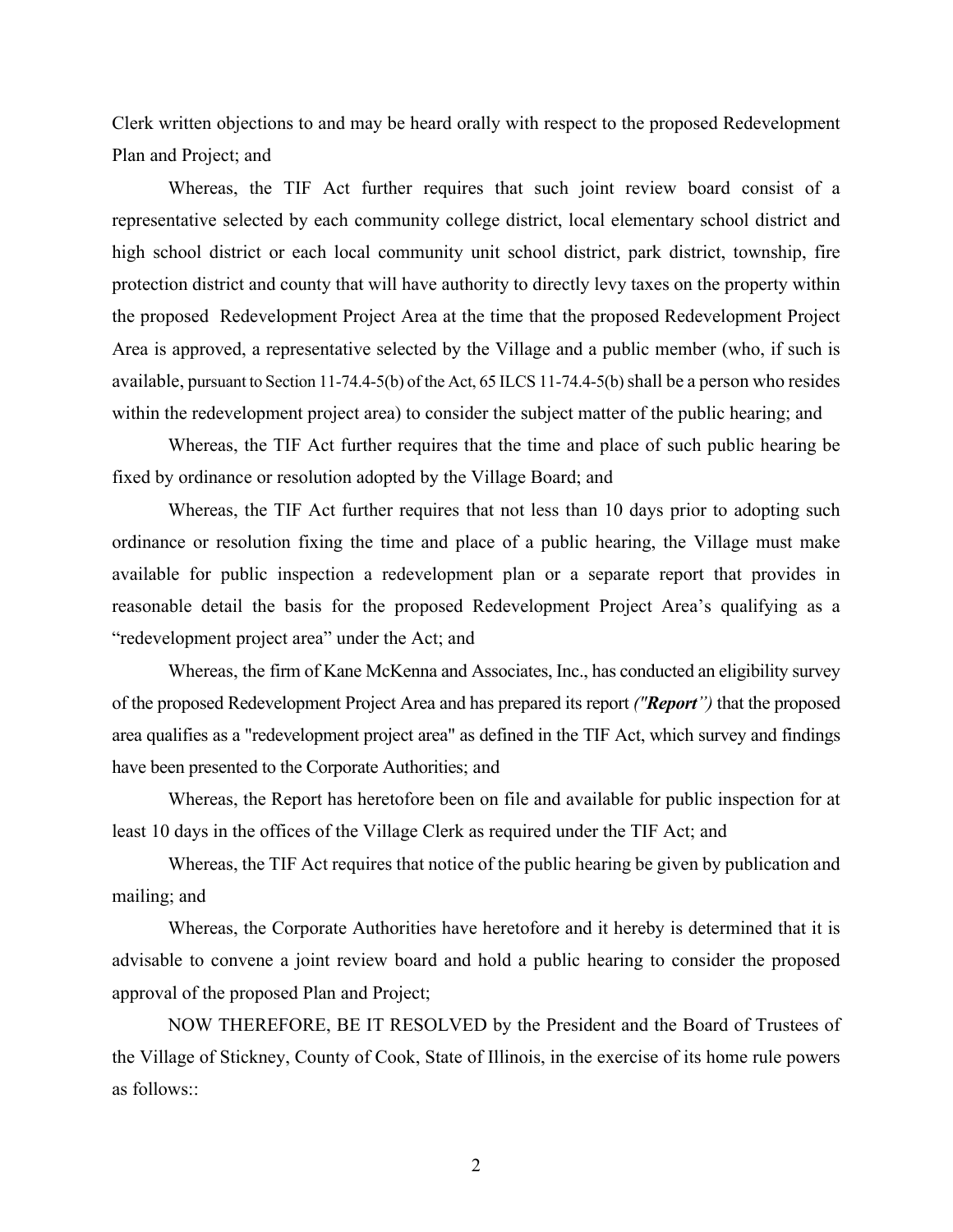*Section 1*. *Redevelopment Plan and Project Proposed.* The approval of the Redevelopment Plan and Project, the designation of the Redevelopment Project Area and the adoption of tax increment allocation financing therefor are hereby proposed.

*Section 2. Interested Persons Registry Created.* There has been created an interested persons registry (the *"Registry"*) for the proposed Redevelopment Project Area. The Village Clerk was hereby expressly authorized and directed to maintain the Registry for the proposed Redevelopment Project Area.

*Section 3*. *Public Meeting Held.* On March 11, 2021, a public meeting was held by the Village pursuant to the TIF Act for the purpose of enabling the Village to advise the public, taxing districts having real property in the redevelopment project area, taxpayers who own property in the proposed redevelopment project area, and residents in the area as to the Village's possible intent to prepare a redevelopment plan and designate a redevelopment project area and to receive public comment. Notices of the public meeting was provided by mail to all required parties pursuant to Section 11-74.4-6(e) of the TIF Act.

*Section 4. Registration Rules and Forms.* The registration rules for the Registry have been previously approved by the Village and are available from the Village Clerk.

*Section 5*. *Joint Review Board Convened.* A joint review board as set forth in the TIF Act is hereby convened and the board shall meet, review such documents and issue such report as set forth in the TIF Act. The first meeting of said joint review board shall be held at 3:00 p.m. on the 16<sup>th</sup> day of April, 2021, at the Stickney Village Hall, 6533 Pershing Road, Stickney, Illinois. The Village hereby expressly finds and determines that said date is at least 14 days before, but not more than 28 days after, the notice to affected taxing districts hereinafter authorized in Section 8 of this resolution will be mailed. Based on the then status of the COVID-19 pandemic, a virtual meeting component may be provided to ensure the fullest possible access for the public.

*Section 6*. *Time and Place of Public Hearing Fixed.* A public hearing (the *"Hearing"*) shall be held by the Mayor and the Village Board of the Village at 7:00 p.m. on the  $18<sup>th</sup>$  day of May, 2021, at the Stickney Village Hall, 6533 Pershing Road, Stickney, Illinois, for the purpose of hearing from any interested persons or affected taxing districts regarding the proposed approval of the Redevelopment Plan and Project, designation of the Redevelopment Project Area, and adoption of tax increment allocation financing therefor. Based on the then status of the COVID-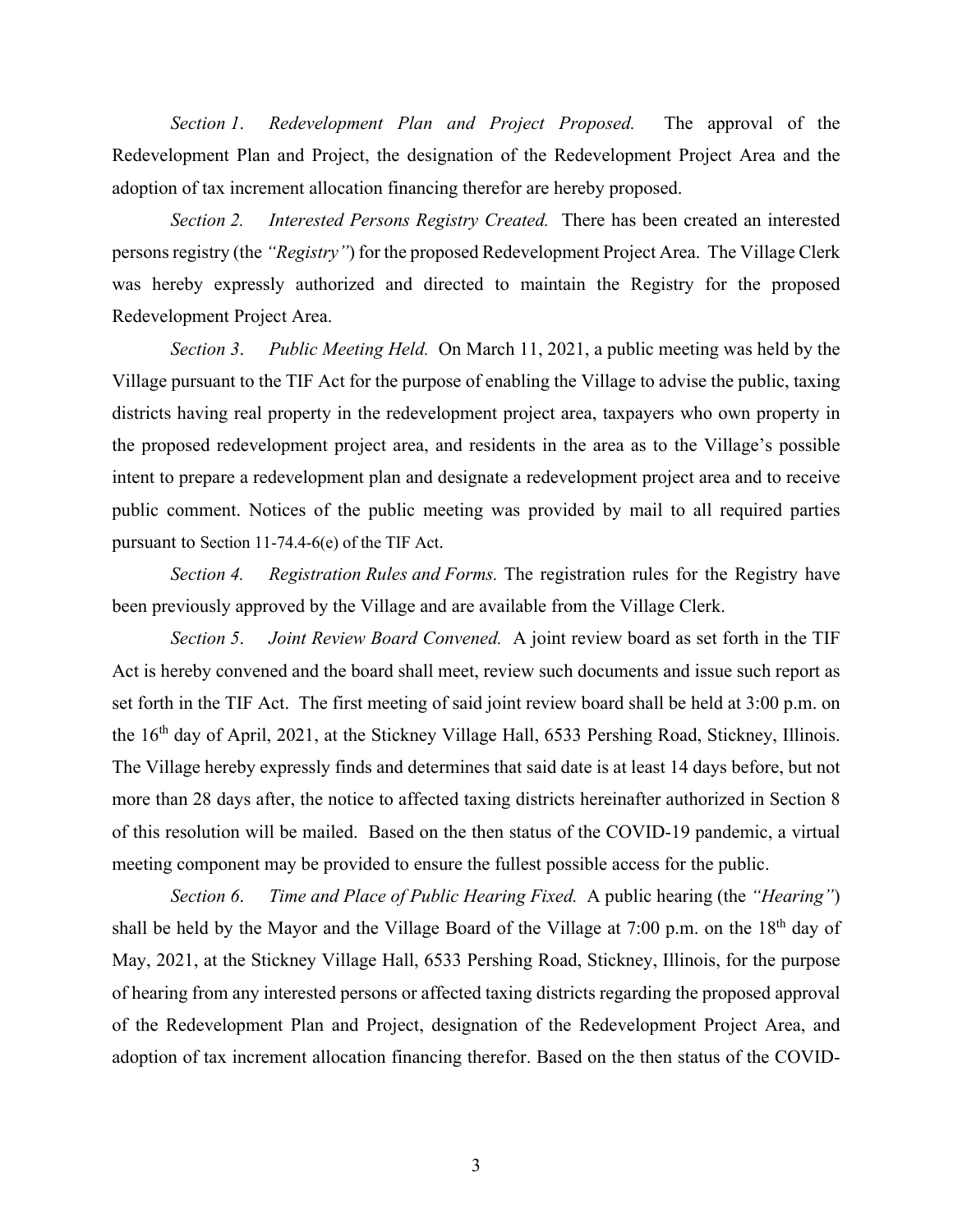19 pandemic, a virtual meeting component may be provided to ensure the fullest possible access for the public.

*Section 7*. *Publication of Notice of Hearing.* Notice of the Hearing, substantially in the form attached hereto as EXHIBIT B, shall be published at least twice, the first publication to be not more than 30 nor less than 10 days prior to the Hearing, in a newspaper of general circulation within the taxing districts having property in the proposed Redevelopment Project Area.

*Section 8*. *Mailing of Notice of Hearing Authorized. (a)* Notice shall be mailed by certified mail not less than 10 days prior to the date set for the Hearing, addressed to residential address, on a best faith effort, and to the person or persons in whose name the general taxes for the last preceding year were paid on each lot, block, tract or parcel of land lying within the proposed Redevelopment Project Area. In the event taxes for the last preceding year were not paid, the notice shall also be sent to the persons last listed on the tax rolls within the preceding three years as the owners of such property. Notice shall also be mailed, on a best effort basis, to all residential addresses located within the proposed Redevelopment Project Area. Notice shall also be given within a reasonable time after the adoption of this resolution by first class mail, on a best efforts basis, to all residential addresses located outside the proposed Redevelopment Project Area and within 750 feet of the boundaries of the proposed Redevelopment Project Area and to those organizations and residents that have registered with the Village for that information in accordance with the registration guidelines herein established by the Village. Notice shall also be given by certified mail to all taxing districts of which taxable property is included in the proposed Redevelopment Project Area and to the Illinois Department of Commerce and Economic Opportunity not less than 45 days prior to the Hearing, and such notice (i) shall advise the taxing bodies represented on the joint review board of the time and place of the first meeting of the joint review board and (ii) shall also include an invitation to each taxing district and the Illinois Department of Commerce and Economic Opportunity to submit written comments prior to the date of the Hearing to the Village, to the attention of the Village Clerk, Village Hall, 6533 Pershing Road, Stickney, Illinois 60402 concerning the subject matter of the Hearing. Each such mailed notice to the taxing districts shall include a copy of the Report, the name of an appropriate person to contact for additional information, and a copy of the proposed Redevelopment Plan.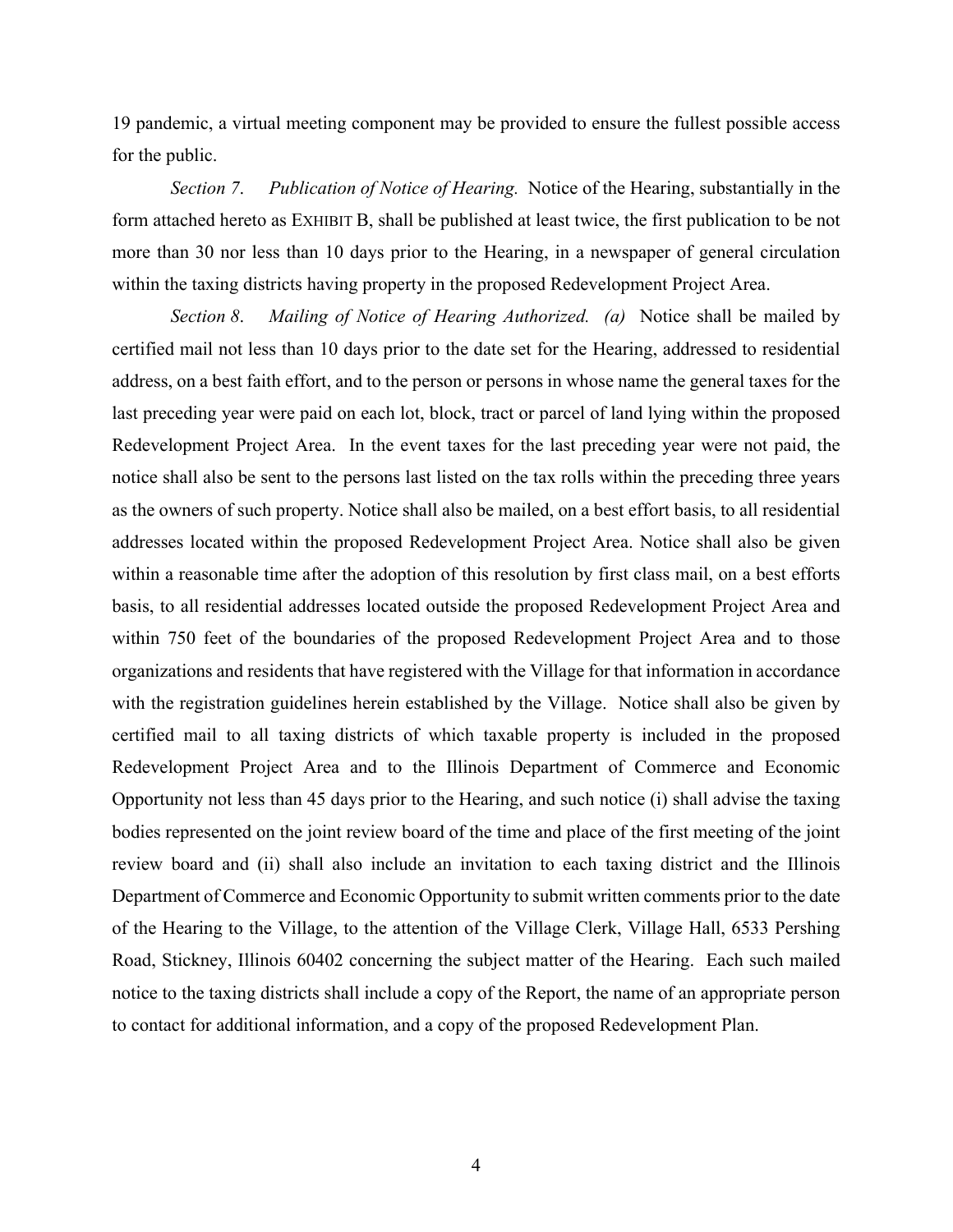*Section 9. Superseder; Effective Date.* All ordinances, resolutions, motions or orders in conflict with the provisions of this resolution are, to the extent of such conflict, hereby superseded. This resolution shall be immediately in full force and effect after passage and approval.

[Remainder of Page Intentionally Blank]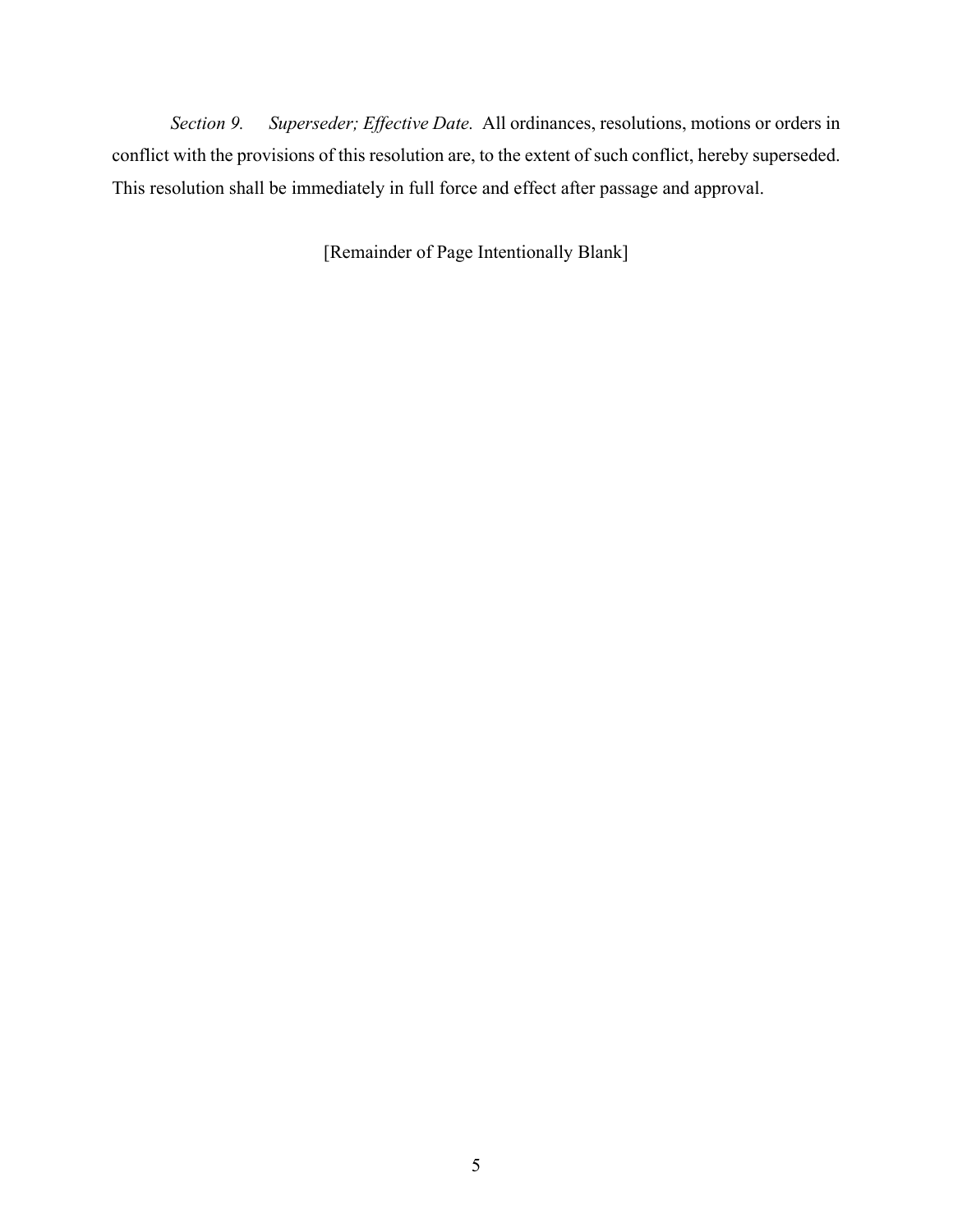This ordinance was passed and filed in the office of the Village Clerk of the Village of Stickney this 16<sup>th</sup> day of March, 2021.

PASSED this 16<sup>th</sup> day of March, 2021.

AYES:Trustees Hrejsa, Kapolnek, Savopoulos, Torres and White

NAYS: None

ABSENT: Trustee Milenkovic

ABSTENTION: None

APPROVED by me this 16<sup>th</sup> day of March, 2021.

\_\_\_\_\_\_\_\_\_\_\_\_\_\_\_\_\_\_\_\_\_\_\_\_\_\_\_\_\_\_\_\_\_\_\_\_\_\_\_\_ Jeff Walik, President

ATTESTED AND FILED in my

office this  $17<sup>th</sup>$  day of March, 2021.

\_\_\_\_\_\_\_\_\_\_\_\_\_\_\_\_\_\_\_\_\_\_\_\_\_\_\_\_\_\_\_\_\_ Audrey McAdams, Village Clerk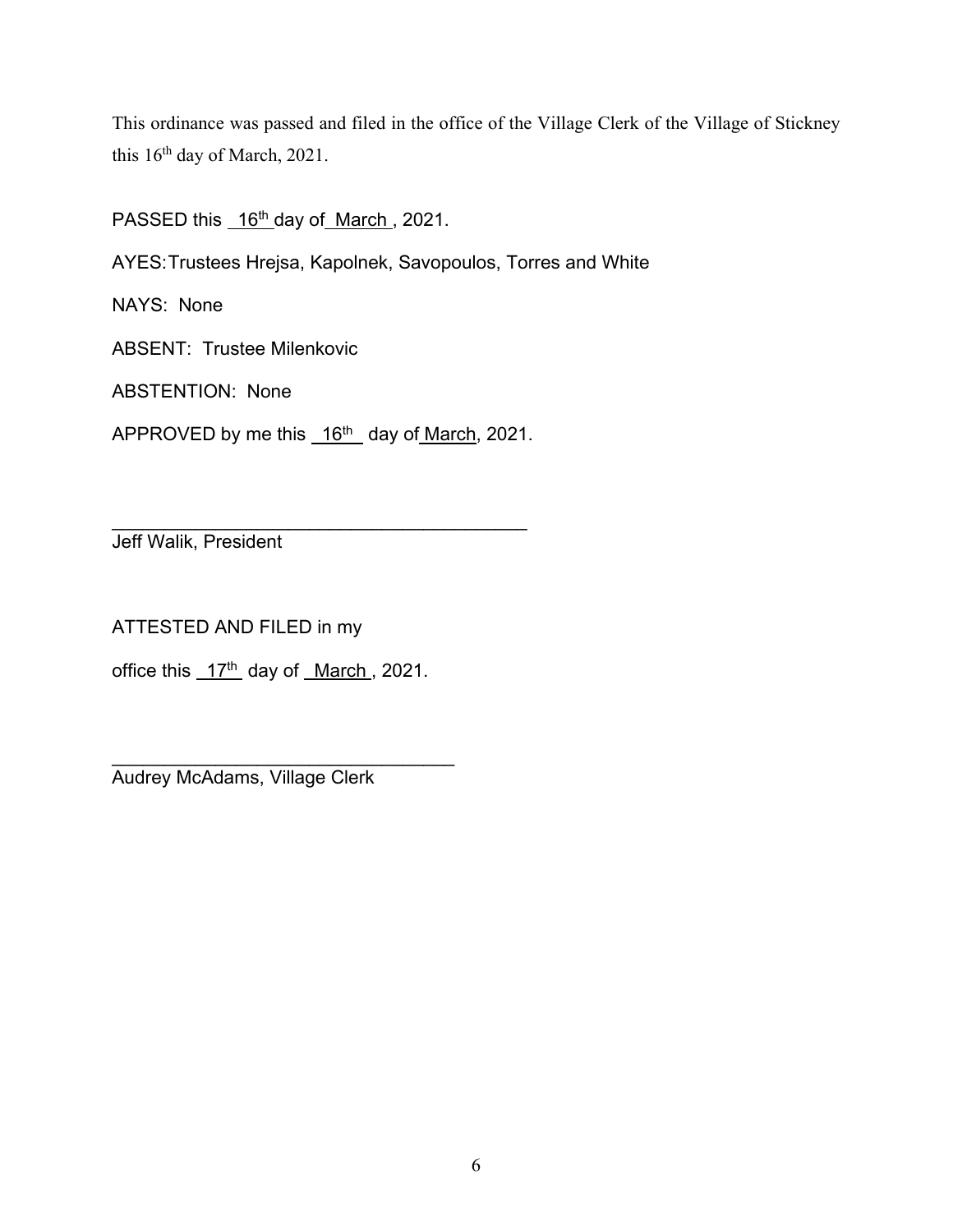# **EXHIBIT A**

## **LEGAL DESCRIPTION OF REDEVELOPMENT PROJECT AREA**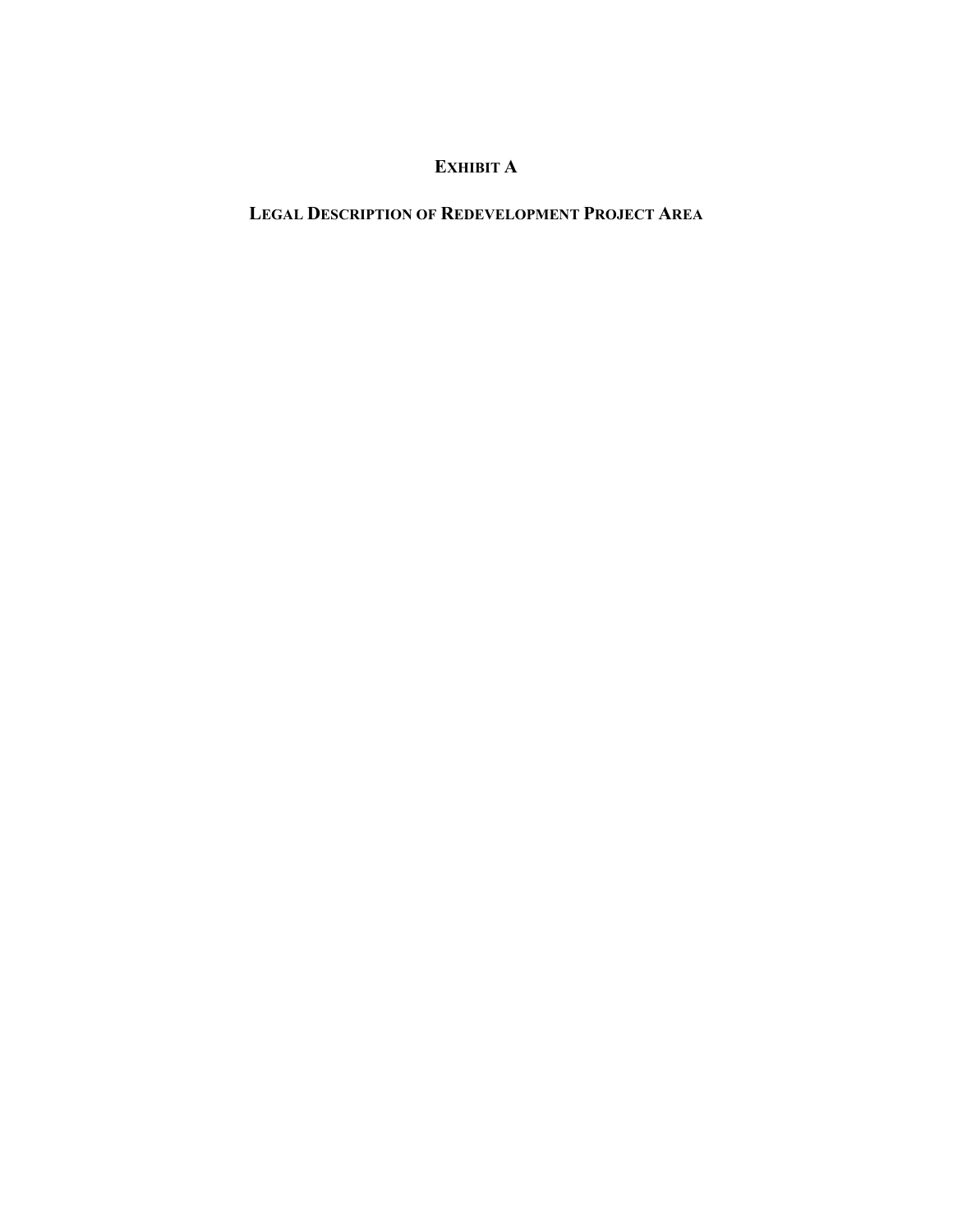### **VILLAGE OF STICKNEY CICERO / PERSHING TIF AREA 1 LEGAL DESCRIPTION**

THE SOUTHEAST QUARTER OF SECTION 33 TOWNSHIP 39 NORTH, RANGE 13 EAST OF THE THIRD PRINCIPAL MERIDIAN, AND THAT PART OF THE NORTHEAST QUARTER OF SECTION 4, TOWNSHIP 38 NORTH, RANGE 13 EAST OF THE THIRD PRINCIPAL MERIDIAN, LYING NORTHERLY OF THE SOUTHERLY LINE OF LOTS 54, 56, 58 AND 60 OF THE SANITARY DISTRICT TRUSTEES' SUBDIVISION, RECORDED MARCH 31, 1908 AS DOCUMENT 4180218, EXCEPT THAT PART LYING EAST OF THE EASTERN BOUNDARY LINE OF THE VILLAGE OF STICKNEY; (SAID EXCEPTION BEING THAT PART OF THE EAST 649.14 FEET OF SAID NORTHEAST QUARTER LYING NORTH OF THE NORTH LINE OF SAID LOT 54, AND BEING THE EASTERLY PART OF SAID LOT 54), IN COOK COUNTY, ILLINOIS.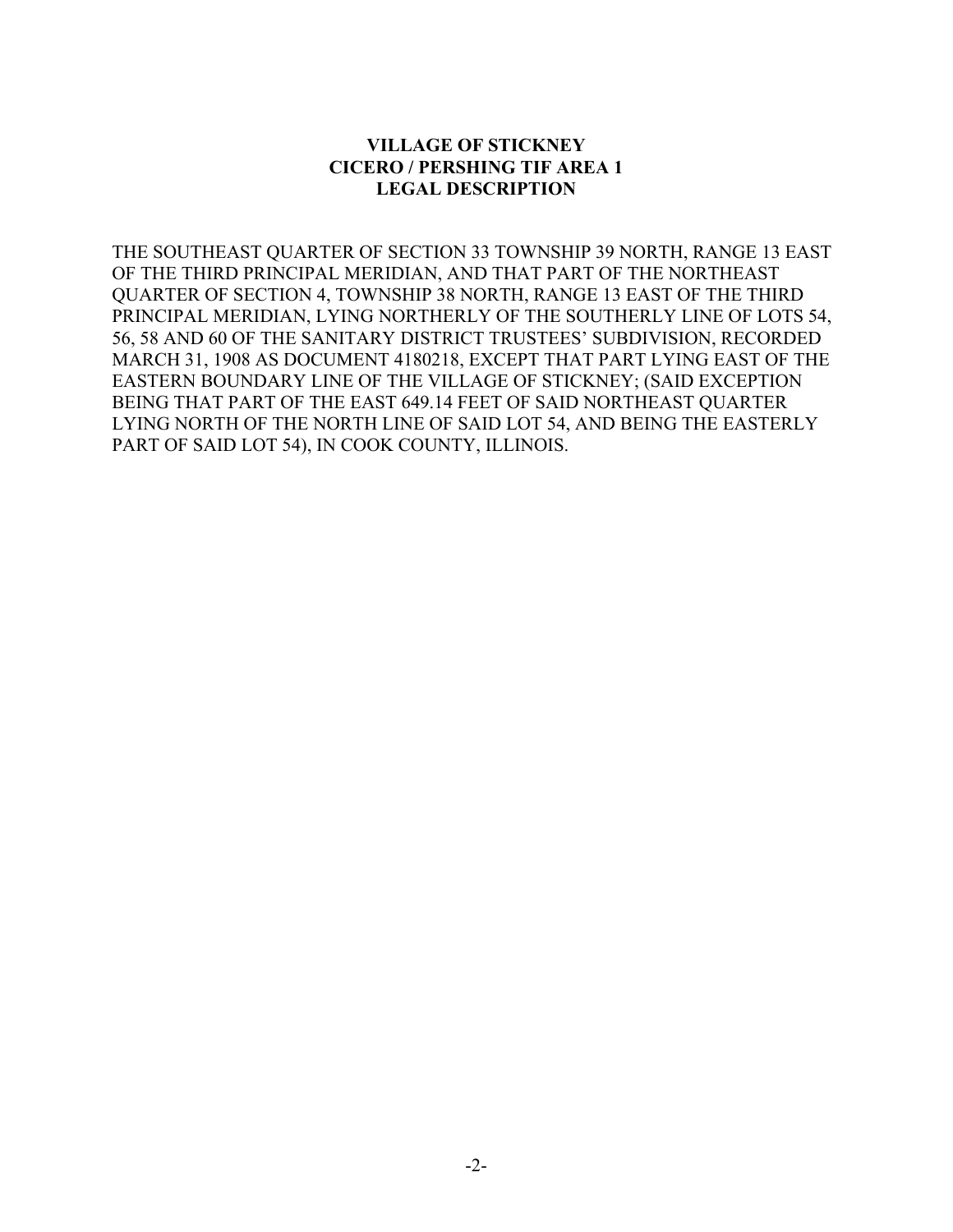#### **EXHIBIT B**

#### **FORM OF NOTICE OF PUBLIC HEARING**

#### VILLAGE OF STICKNEY, COOK COUNTY, ILLINOIS PROPOSED REDEVELOPMENT PROJECT AREA

Notice is hereby given that on the  $18<sup>th</sup>$  day of May, 2021, at 7:00 p.m. at the Stickney Village Hall, 6533 Pershing Road, Stickney, Illinois, a public hearing will be held to consider the approval of the proposed redevelopment plan (the *"Redevelopment Plan"*) and the designation of that certain proposed redevelopment project area to be known as the Cicero-Pershing Redevelopment Project Area (the *"Redevelopment Project Area"*). The Redevelopment Project Area consists of the territory legally described in Exhibit 1 attached hereto and is generally described below:

The proposed Redevelopment Project Area (RPA or Project Area) is located in the easternmost portion of the Village and is generally bounded by 35<sup>th</sup> Street to the north, Cicero Avenue to the east, the I-55 Expressway to the south and Laramie Avenue to the west. Land uses in the proposed RPA consist of industrial, commercial and residential uses. Hawthorne Race Course is located in the northern portion of the RPA. The RPA's western, northern and eastern boundaries are contiguous with the Town of Cicero. The RPA's eastern boundary is contiguous with the City of Chicago.

There will be considered at the hearing approval of the Redevelopment Plan and Project for and the designation of the proposed Redevelopment Project Area and adoption of tax increment allocation financing therefor. The proposed Redevelopment Plan and Project is on file and available for public inspection at the office of the Village Clerk, Stickney Village Hall, 6533 Pershing Road, Stickney, Illinois. Pursuant to the Redevelopment Plan and Project the Village proposes to alleviate blighted area conditions in the Redevelopment Project Area and to enhance the tax base of the Village and the taxing districts having taxable property within the Redevelopment Project Area by utilizing tax increment financing to fund various eligible project costs to stimulate private investment within the Redevelopment Project Area. These eligible project costs may include, but may not be limited to, studies, surveys, professional fees, property assembly costs, construction of public improvements and facilities, financing, administrative and other professional costs, all as authorized under the Tax Increment Allocation Redevelopment Act, as amended. The Redevelopment Plan objectives include promoting and protecting the health, safety, morals and welfare of the public by establishing a public/private partnership, establishing economic growth, development and training in the Village by working within the guidelines of the business attraction and retention strategies developed by the Village, encouraging private investment while conforming with the Village's comprehensive planning process, restoring and enhancing the Village's tax base, enhancing the value of the proposed Redevelopment Project Area, improving the environmental quality of the proposed Redevelopment Project Area, and retaining and attracting employment opportunities within the proposed Redevelopment Project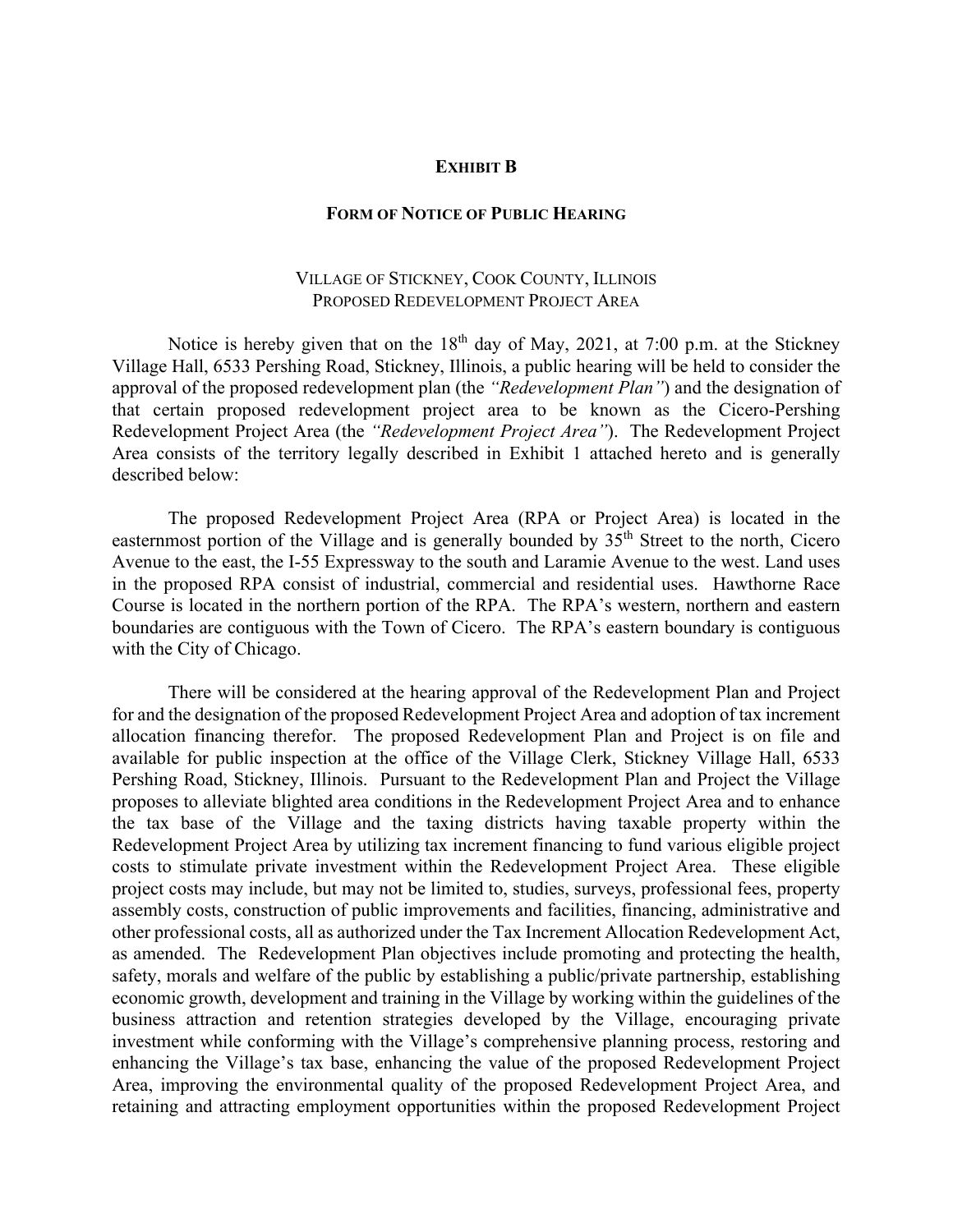Area. To achieve these objectives, the Redevelopment Plan proposes to provide assistance by paying or reimbursing costs related to the acquisition, construction and installation of public facilities, property assembly, site preparation and improvement, job training and other eligible redevelopment project costs, the execution of one or more redevelopment agreements, and the payment of financing, administrative and other professional costs.

Prior to the date of the hearing, each taxing district having property in the Redevelopment Project Area and the Illinois Department of Commerce and Economic Opportunity may submit written comments to the Village, to the attention of the Village Clerk, 6533 Pershing Road, Stickney, Illinois 60402.

There is hereby convened a joint review board to consider the proposed Redevelopment Plan and Project for and the designation of the proposed Redevelopment Project Area and the adoption of tax increment allocation financing therefor. The joint review board shall consist of a representative selected by each community college district, local elementary school district and high school district or each local community unit school district, park district, township, fire protection district and county that will have the authority to directly levy taxes on the property within the Redevelopment Project Area at the time that the Redevelopment Project Area is approved, a representative selected by the Village, and a public member. The first meeting of said joint review board shall be held at  $3:00$  p.m. on the  $16<sup>th</sup>$  day of April, 2021, at the Stickney Village Hall, 6533 Pershing Road, Stickney, Illinois.

At the hearing, all interested persons or affected taxing districts may file written objections with the Village Clerk and may be heard orally with respect to any issues regarding the approval of the Redevelopment Plan and Project for and the designation of the Redevelopment Project Area and the adoption of tax increment allocation financing therefor. The hearing may be adjourned by the Mayor and the Village Board of the Village without further notice other than a motion to be entered upon the minutes of the hearing fixing the time and place of the subsequent hearing.

[IMPORTANT NOTICE: As a result of the ongoing COVID-19 pandemic and the Governor of the State of Illinois' declaration of an emergency, the hearing will be conducted in person and via Zoom in compliance with P.A. 101-0640. All persons attending the hearing in-person will be required to wear a face mask at all times while in the building and will further be subject to strict social distancing (6 feet separation). Electronic attendance via Zoom is strongly encouraged. The information for the Zoom meeting is as follows:

> Website: Zoom.us Meeting ID: Password:

PUBLIC COMMENT: Persons not attending the hearing in person may submit "Public Comment" to the Village Clerk no later than one (1) hour before the scheduled start of the hearing. Please send public comments to the Village Clerk at [villageclerk@villageofstickney.com.](about:blank) All interested parties will be given an opportunity to be heard at the public meeting or may file written statements in accordance with State and Village law and this notice.]